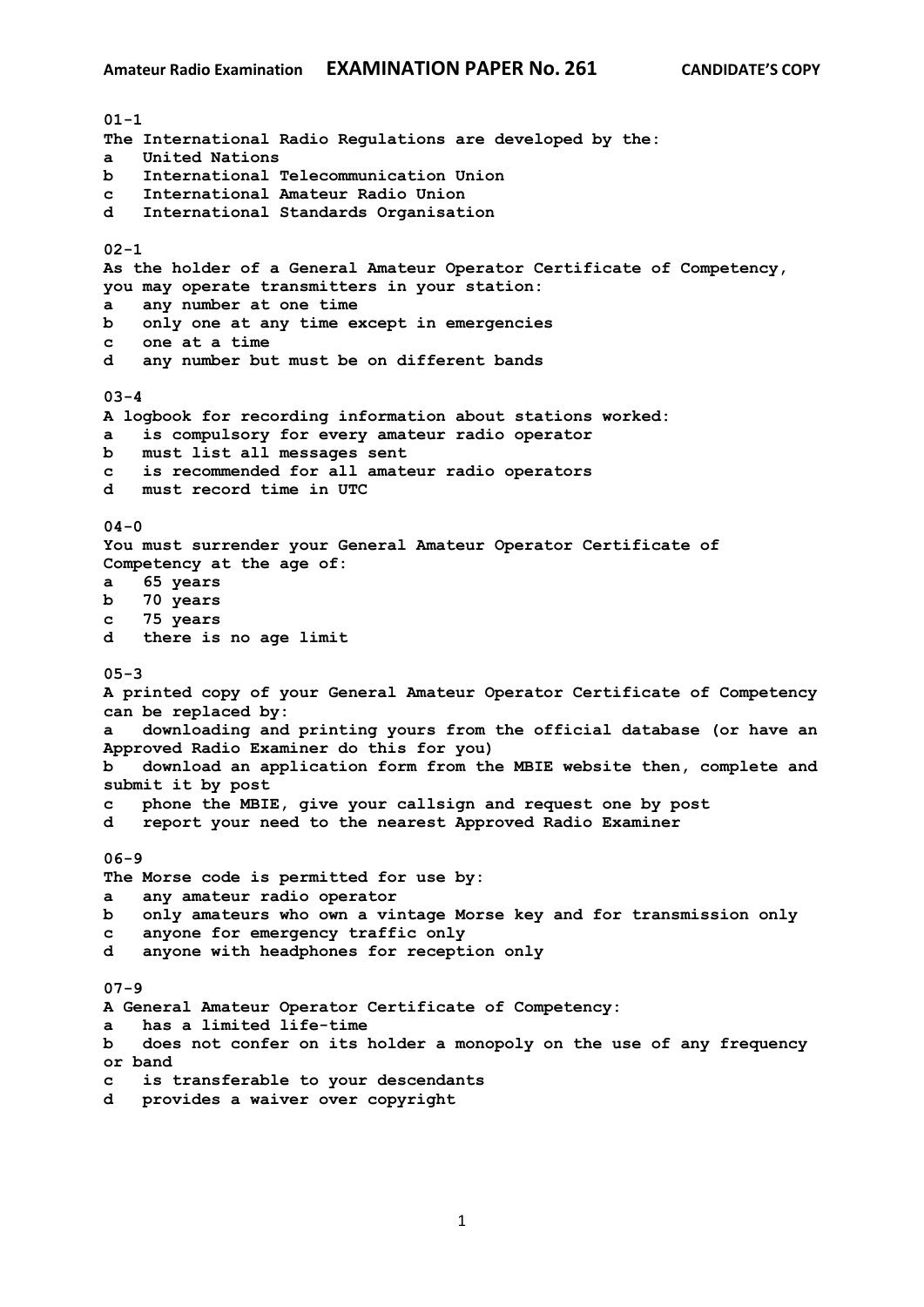**08-3 In New Zealand, the "40 metre band" frequency limits are: a 7.10 to 7.20 MHz b 7.00 to 7.30 MHz c 7.00 to 7.35 MHz d 7.00 to 7.40 MHz 09-8 When the Amateur Service is a secondary user of a band and another service is the primary user, this means: a nothing at all, because all services have equal rights to operate b amateurs may only use the band during declared emergencies c the band may be used by amateurs provided harmful interference is not caused to other services d you may increase transmitter power to overcome any interference 10-2 In the classic model of the atom: a the neutrons and the electrons orbit the nucleus b the protons and the neutrons orbit the nucleus in opposite directions c the electrons orbit the nucleus d the protons orbit around the neutrons 11-6 An electrical insulator: a lets electricity flow through it in one direction b lets electricity flow through it c lets electricity flow through it when light shines on it d does not let electricity flow through it 12-0 The unit of impedance is the: a farad b ampere c henry d ohm 13-5 A current of 2 ampere flows through a 16 ohm resistance. The applied voltage is: a 8 volt b 32 volt c 14 volt d 18 volt 14-1 A circuit has a total resistance of 100 ohm and 50 volt is applied across it. The current flow will be: a 500 mA b 50 mA c 2 ampere d 20 ampere**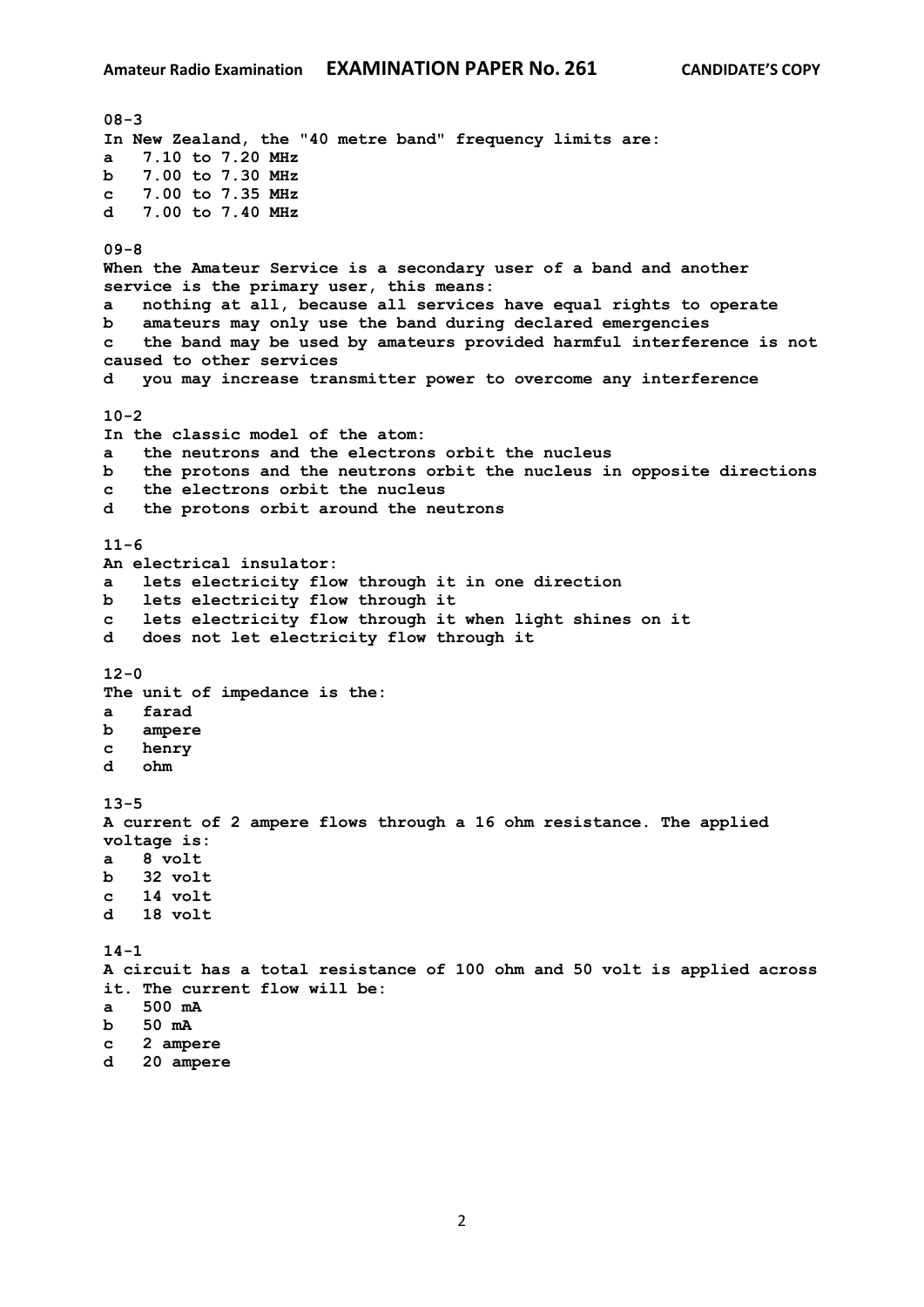**15-0 The total resistance in a parallel circuit: a depends upon the voltage drop across each branch b could be equal to the resistance of one branch c is always less than the smallest branch resistance d depends upon the applied voltage 16-6 If ten resistors of equal value R are wired in parallel, the total resistance is: a R b 10R c R/10 d 10/R 17-3 The following combination of 28 ohm resistors has a total resistance of 42 ohm: a a combination of two resistors in parallel, then placed in series with another resistor b a combination of two resistors in parallel, then placed in series with another two in parallel c three resistors in series d three resistors in parallel 18-3 When two 1000 ohm 5 watt resistors are connected in parallel, they can dissipate a maximum total power of: a 40 watt b 10 watt c 20 watt d 5 watt 19-1 The following two electrical units multiplied together give the unit "watt": a volt and farad b volt and ampere c farad and henry d ampere and henry 20-8 The "rms voltage" of a sinewave signal is: a 0.707 times the peak voltage b half the peak voltage c 1.414 times the peak voltage d the peak-to-peak voltage 21-3 Two metal plates separated by air form a 0.001 uF capacitor. Its value may be changed to 0.002 uF by: a making the plates smaller in size b moving the plates apart c bringing the metal plates closer together d touching the two plates together**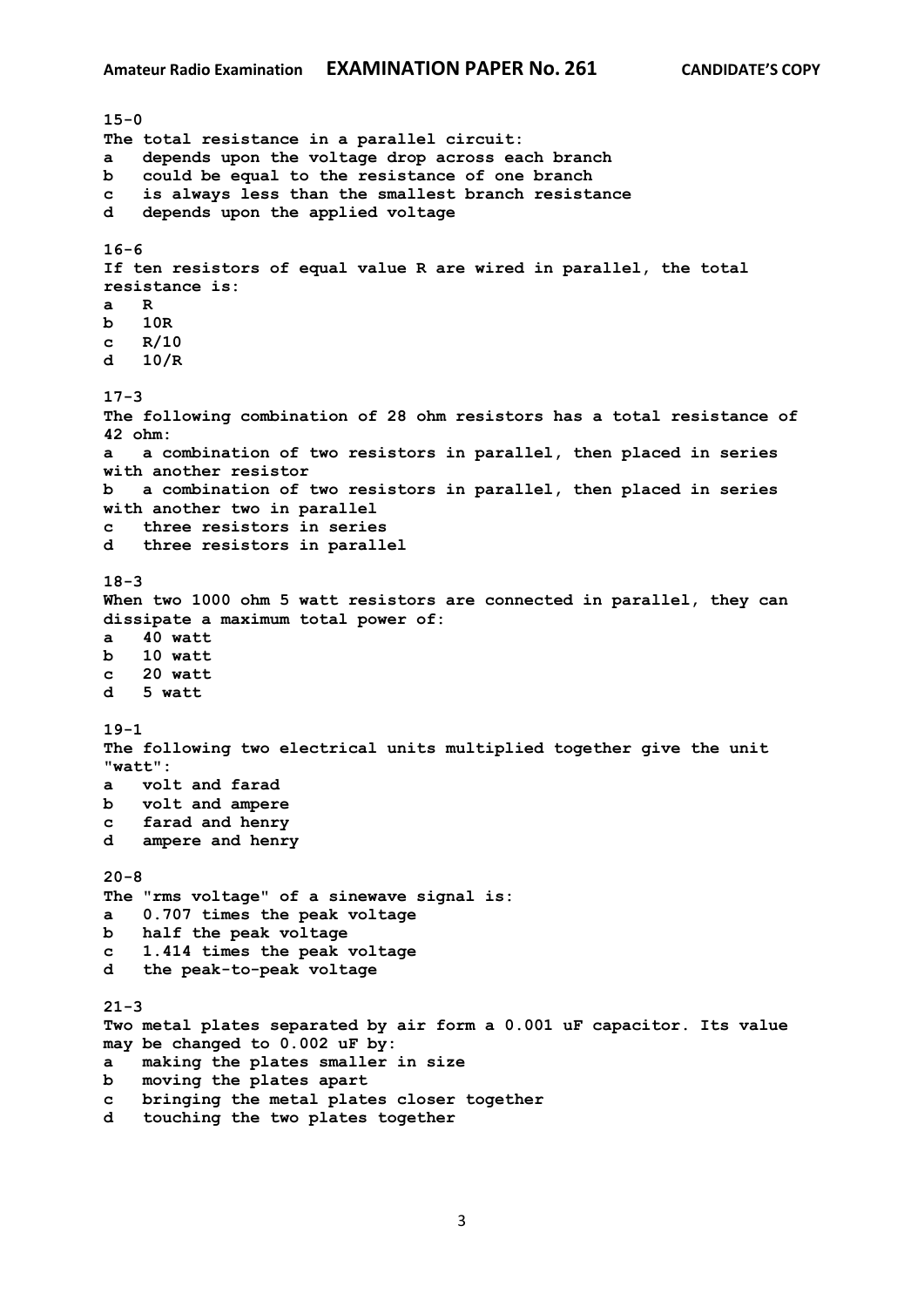**22-4 A transformer with 500 turns on the primary winding and 50 turns on the secondary winding has its primary winding connected to 230 volt AC mains. The voltage across the secondary is: a 23 volt b 10 volt c 110 volt d 2300 volt 23-6 The correct colour coding for the phase wire in a flexible mains lead is: a brown b blue c yellow and green d white 24-5 A low-level signal is applied to a transistor circuit input and a higherlevel signal is present at the output. This effect is known as: a detection b modulation c amplification d rectification 25-7 To bias a transistor to cut-off, the base must be: a at the collector potential b mid-way between collector and emitter potentials c at the emitter potential d mid-way between the collector and the supply potentials 26-2 This semiconductor device has characteristics most similar to a triode valve: a junction diode b zener diode c field effect transistor d bipolar transistor 27-6 An ammeter should not be connected directly across the terminals of a 12 volt car battery because: a no current will flow because no other components are in the circuit b the resulting high current will probably destroy the ammeter c the battery voltage will be too low for a measurable current to flow d the battery voltage will be too high for a measurable current to flow 28-1 The input to an amplifier is 1 volt rms and output 100 volt rms. Assuming the same impedances, this is an increase of: a 10 dB b 20 dB c 100 dB d 40 dB**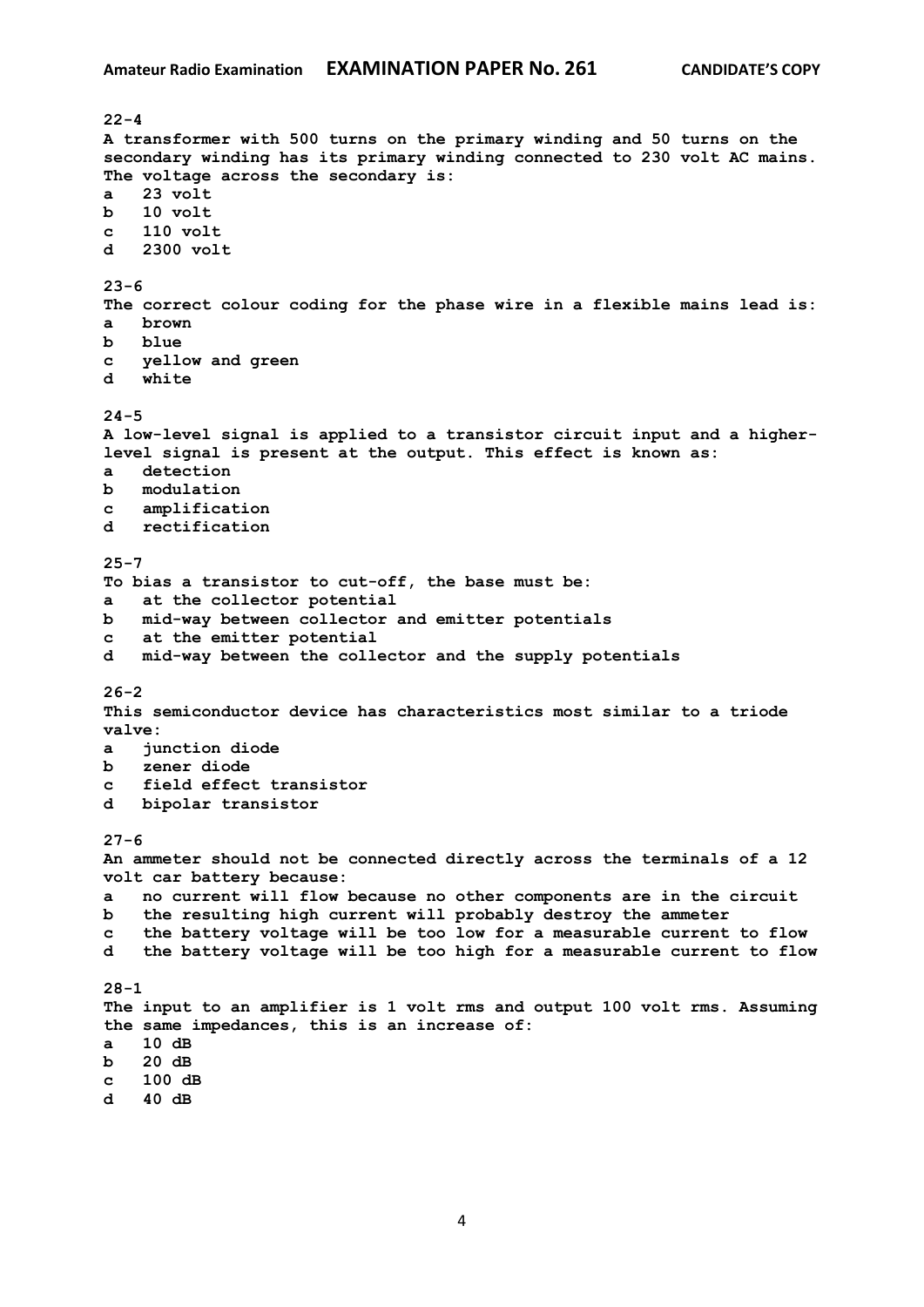**29-4 In an HF station, the "linear amplifier" is: a an amplifier to remove distortion in signals from the transceiver b an amplifier with all components arranged in-line c a push-pull amplifier to cancel second harmonic distortion d an optional amplifier to be switched in when higher power is required 30-2 In a frequency modulation receiver, the output of the high frequency oscillator is fed to the: a radio frequency amplifier b limiter c antenna d mixer 31-2 In a single sideband and CW receiver, this is connected to the radio frequency amplifier and the high frequency oscillator: a the beat frequency oscillator b the product detector c the mixer d a filter 32-2 Of two receivers, the one capable of receiving the weakest signal will have: a an RF gain control b the loudest audio output c the greatest tuning range d the least internally generated noise 33-1 A stage in a receiver with input and output circuits tuned to the received frequency is the: a RF amplifier b local oscillator c audio frequency amplifier d detector 34-1 A superhet receiver, with an IF at 500 kHz, is receiving a 14 MHz signal. The local oscillator frequency is: a 19 MHz b 14.5 MHz c 500 kHz d 28 MHz 35-0 A communications receiver provides a choice of four IF bandpass filters installed in it, one at 250 Hz, one at 500 Hz, one at 2.4 kHz, and one at 6 kHz. If you were listening to a single sideband transmission, you would use: a 250 Hz b 6 kHz c 500 Hz d 2.4 kHz**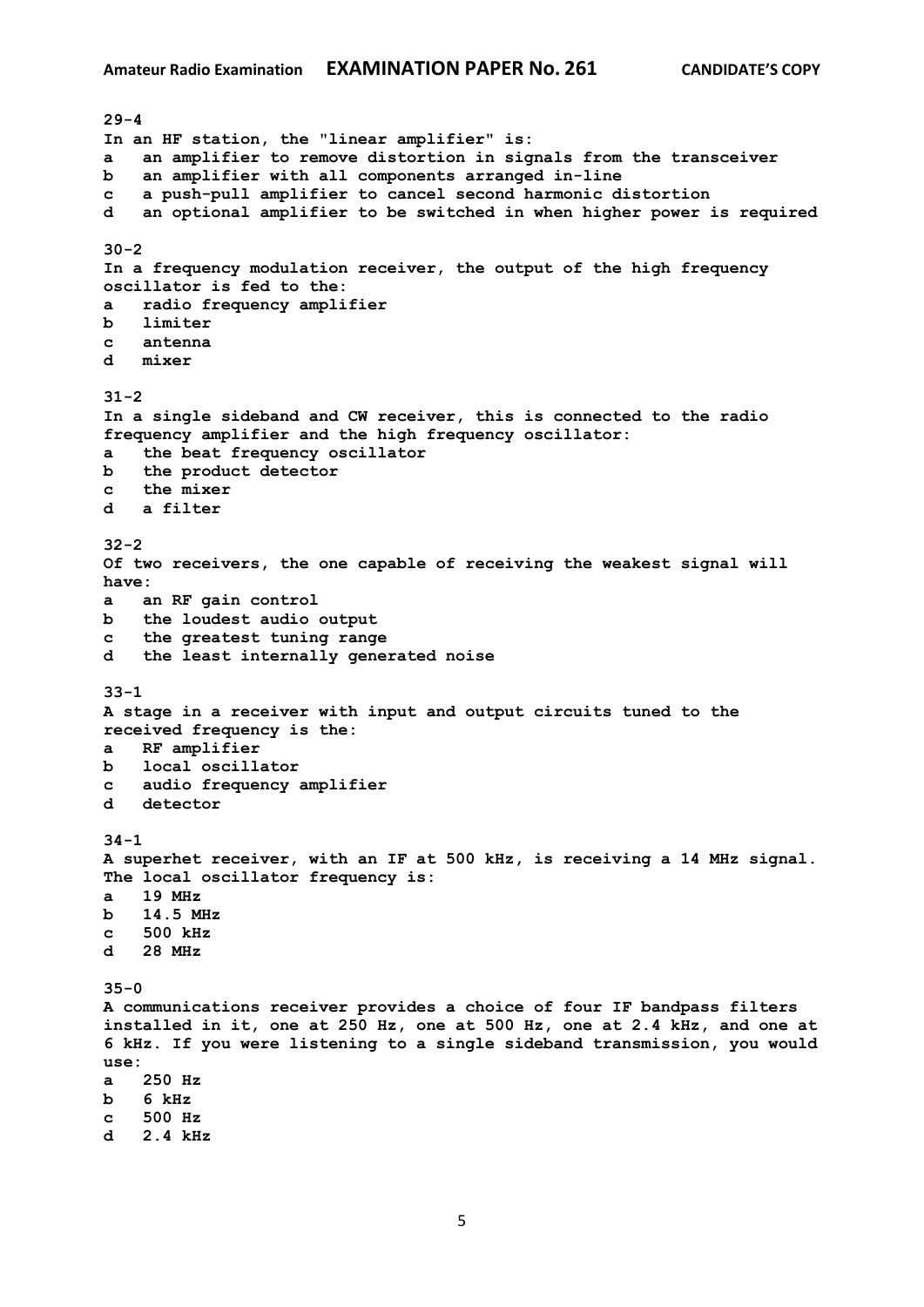**36-8 The term for the reduction in receiver sensitivity caused by a strong signal near the received frequency is: a cross-modulation interference b squelch gain rollback c desensitisation d quieting 37-9 In a CW transmitter, this is located between the master oscillator and the power amplifier: a driver/buffer b audio amplifier c power supply d telegraph key 38-7 In a single sideband transmitter, the output of the variable frequency oscillator is connected to the: a mixer b antenna c balanced modulator d linear amplifier 39-8 The output power rating of a linear amplifier in a SSB transmitter is specified by the: a peak DC input power b mean AC input power c unmodulated carrier power d peak envelope power 40-1 The third harmonic of 7 MHz is: a 10 MHz b 21 MHz c 14 MHz d 28 MHz 41-1 Parasitic oscillations are to be avoided because: a they cause possible interference to other users of the radio frequency spectrum b they do not radiate very far c some cannot be adequately controlled d they do not always follow your modulation 42-2 The following unit in a DC power supply performs a smoothing operation: a a fuse b a crowbar c a full-wave diode bridge d an electrolytic capacitor**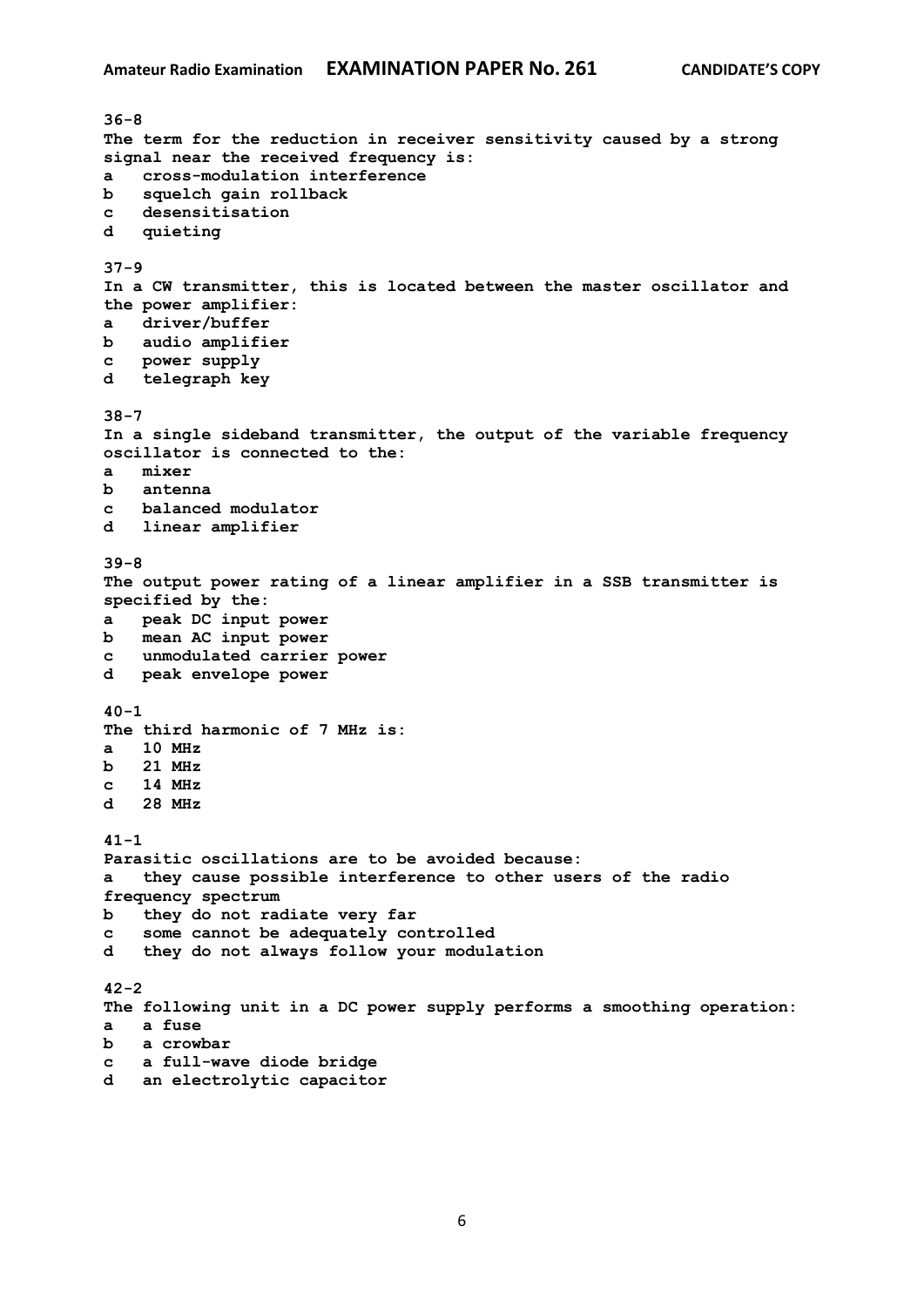**43-9 The purpose of a series pass transistor in a regulated power supply is to: a maintain the output voltage at a constant value b work as a surge multiplier to speed up regulation c amplify output voltage errors to assist regulation d suppress voltage spikes across the transformer secondary winding 44-2 The accepted way to call "CQ" with a SSB transceiver is: a "This is ZL1XXX calling CQ CQ CQ" b "CQ to anyone, CQ to anyone, I am ZL1XXX" c "CQ CQ CQ CQ CQ this is New Zealand" d "CQ CQ CQ this is ZL1XXX ZL1XXX ZL1XXX" 45-0 You are mobile and talking through a VHF repeater. The other station reports that you keep "dropping out". This means: a your signal is drifting lower in frequency b your voice is too low-pitched to be understood c you are not speaking loudly enough d your signal does not have enough strength to operate the repeater 46-3 "RIT" stands for: a receiver incremental tuning b receiver interference transmuter c range independent transmission d random interference tester 47-2 The "Q signal" requesting the other station to send slower Morse code is: a QRL b QRN c QRM d QRS 48-9 A result of mismatch between the power amplifier of a transmitter and the antenna is: a reduced antenna radiation b radiation of key clicks c lower modulation percentage d smaller DC current drain 49-6 This type of transmission line will exhibit the lowest loss: a twisted flex b coaxial cable c mains cable**

**d open-wire feeder**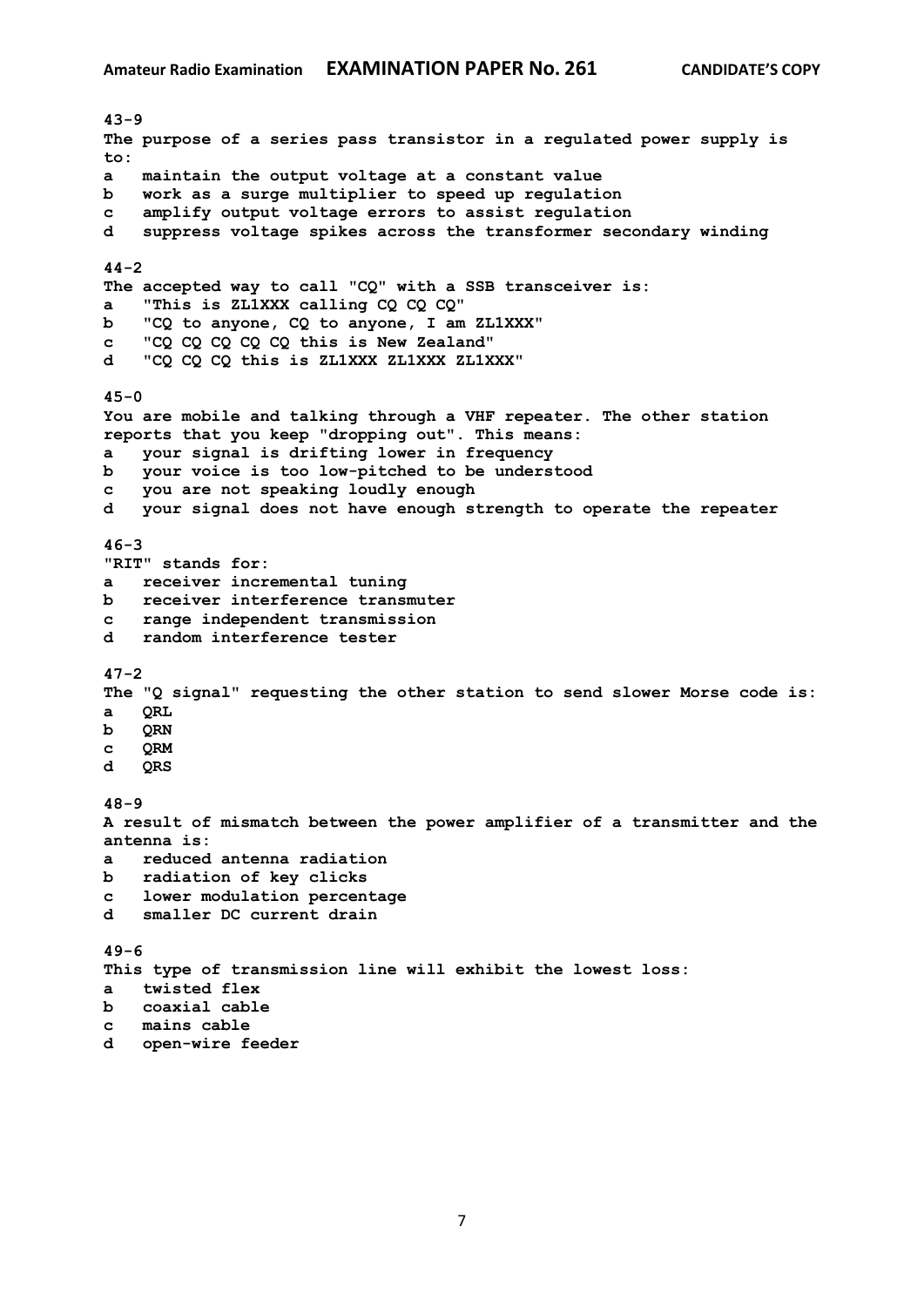**50-4 A centre-fed dipole antenna for HF working can be made to operate on several bands, if the following item is installed at points in each leg: a a capacitor b an inductor c a fuse d a parallel-tuned trap 51-2 An antenna which transmits equally well in all compass directions is a: a dipole with a reflector only b dipole with director only c half-wave horizontal dipole d quarter-wave grounded vertical 52-1 A half-wave antenna cut for 7 MHz can be used on this band without change: a 15 metre b 10 metre c 20 metre d 80 metre 53-8 A more important consideration when selecting an antenna for working stations at great distances is: a sunspot activity b impedance c angle of radiation d bandwidth 54-5 That portion of HF radiation which is directly affected by the surface of the earth is called: a ground wave b local field wave c inverted wave d ionospheric wave 55-2 One of the ionospheric layers splits into two parts during the day and are called the: a A & B b D1 & D2 c E1 & E2 d F1 & F2 56-5 The ionosphere: a is formed from layers of ionised gases around the earth b is a magnetised belt around the earth c consists of magnetised particles around the earth d is a spherical belt of solar radiation around the earth**